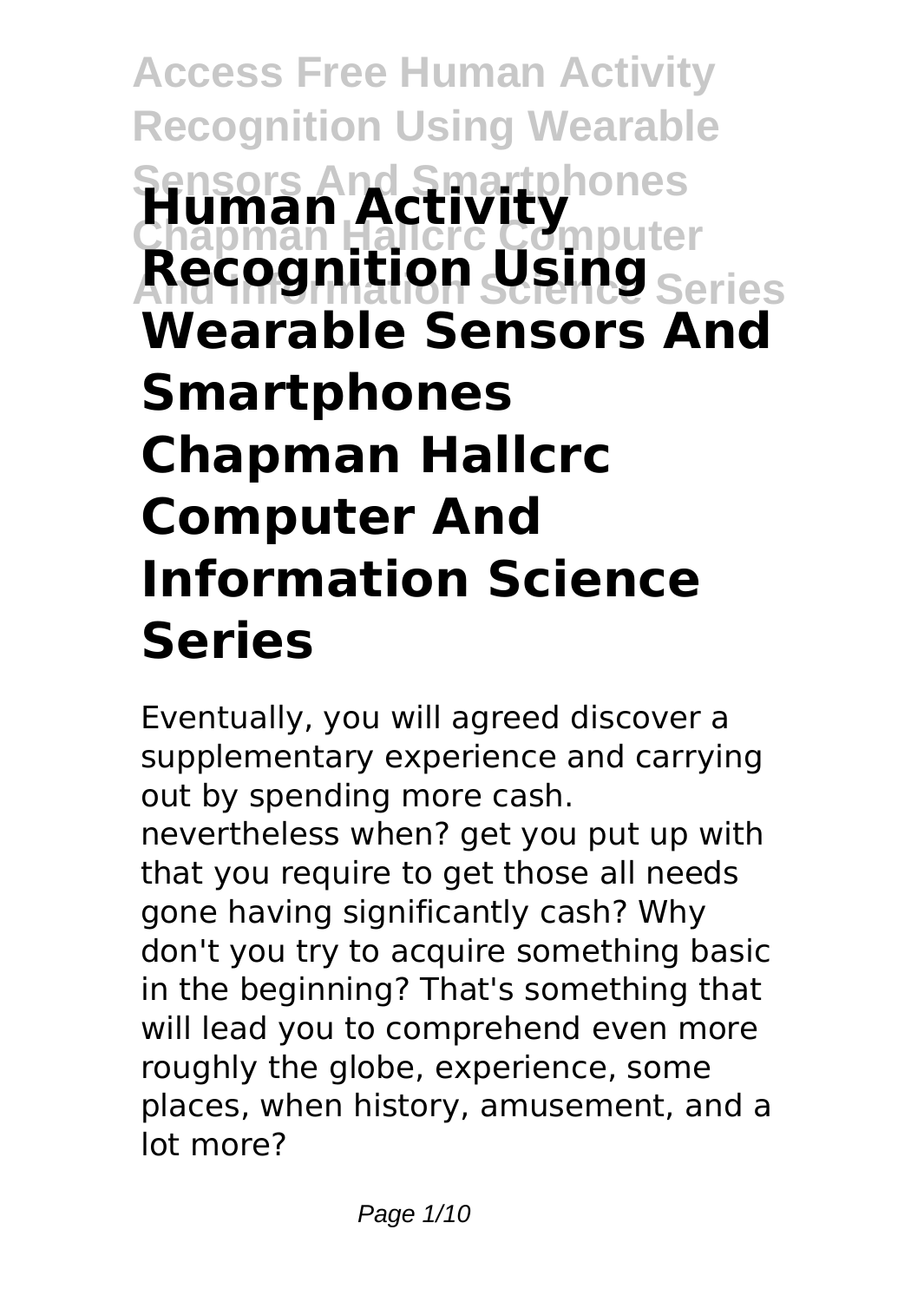**Access Free Human Activity Recognition Using Wearable** It is your unquestionably own become old to accomplish reviewing habiter **And Information Science Series** now is **human activity recognition** accompanied by guides you could enjoy **using wearable sensors and smartphones chapman hallcrc computer and information science series** below.

The free Kindle books here can be borrowed for 14 days and then will be automatically returned to the owner at that time.

## **Human Activity Recognition Using Wearable**

ABSTRACT. Human physical activity recognition based on wearable sensors has applications relevant to our daily life such as healthcare. How to achieve high recognition accuracy with low computational cost is an important issue in the ubiquitous computing.

## **Human Activity Recognition Using Wearable Sensors by Deep ...**

Page 2/10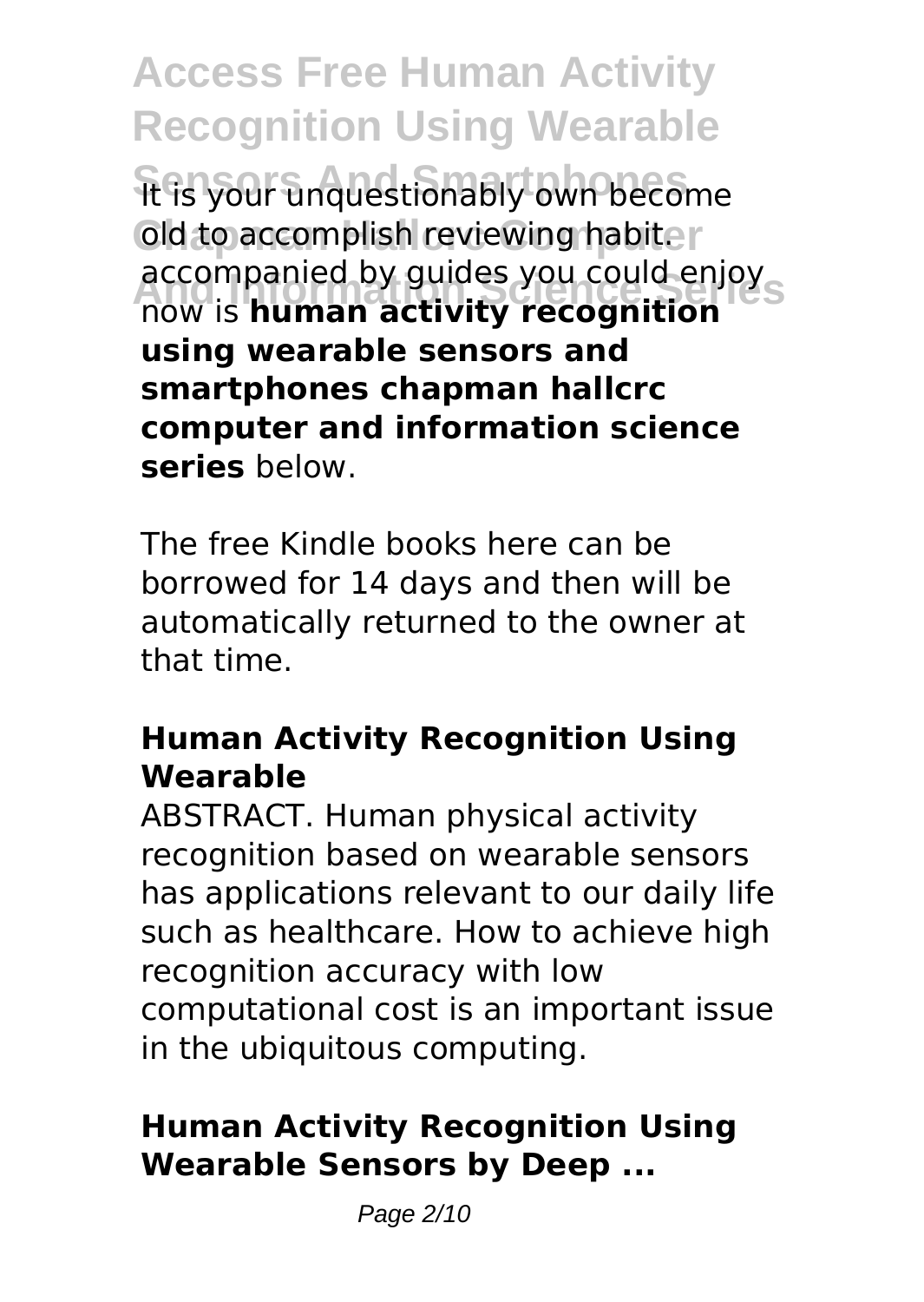**Access Free Human Activity Recognition Using Wearable** Abstract. This paper presents a review of different classification techniques used to recognize numan activities from<br>wearable inertial sensor data. Three to recognize human activities from inertial sensor units were used in this study and were worn by healthy subjects at key points of upper/lower body limbs (chest, right thigh and left ankle).

### **Physical Human Activity Recognition Using Wearable Sensors**

One of the most comprehensive studies in human activity recognition based on wearable sensors is the work of Shoaib et al. [14]. Their work describes limitations and recommen-dations to online activity recognition using mobile phones. The term online refers to the implementation of the complete

# **Human Activity Recognition Based on Wearable Sensor Data ...**

Human activity recognition using wearable accelerometer sensors Abstract: Human Activity recognition has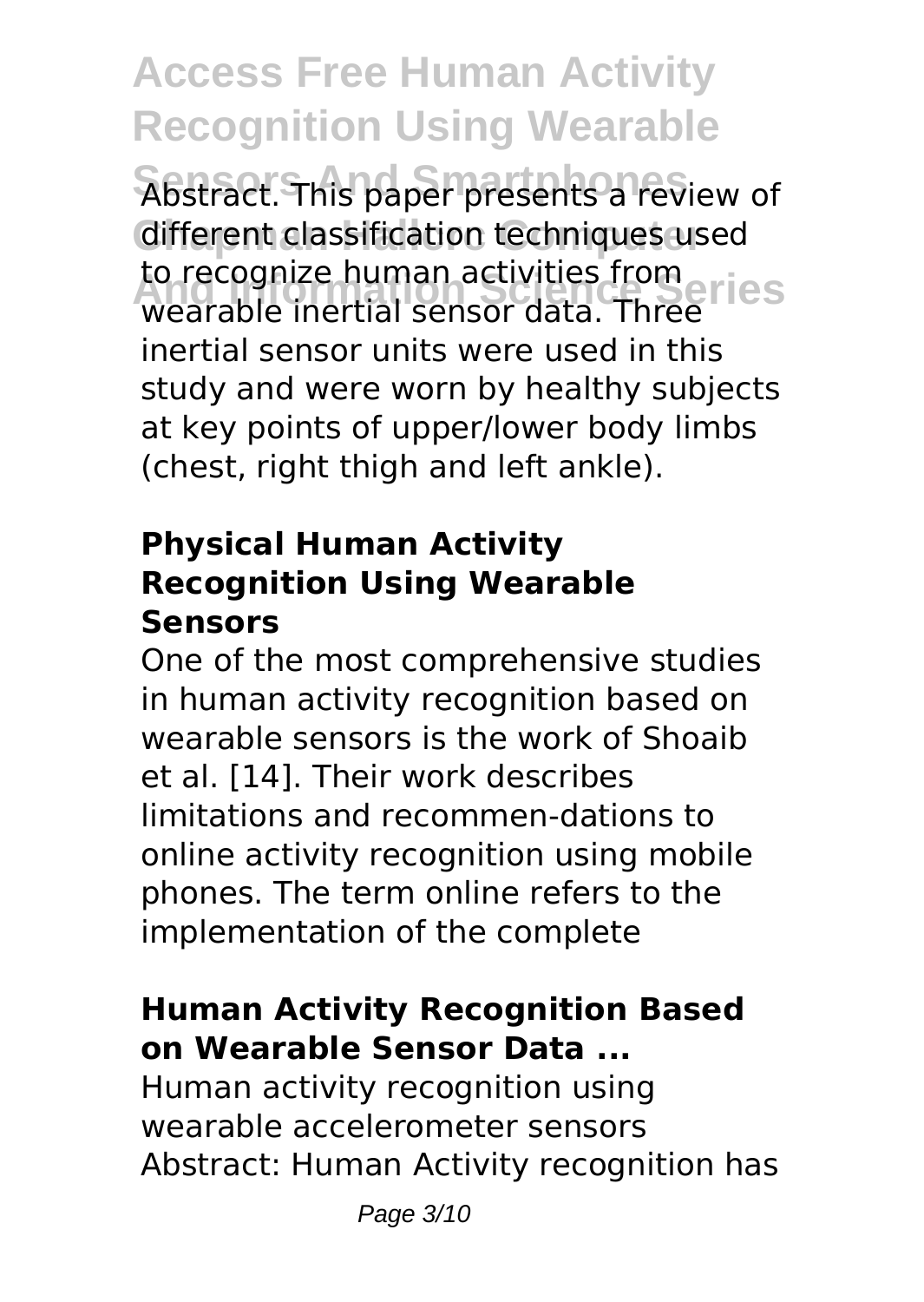**Access Free Human Activity Recognition Using Wearable Sensors And Smartphones** a wide range of applications such as remote patient monitoring, rehabilitation **And Information Science Series** reduces the risk of many chronic and assisting disables. Physical activity diseases and is consider as a key factor for healthy life.

### **Human activity recognition using wearable accelerometer ...**

Human Activity Recognition: Using Wearable Sensors and Smartphones focuses on the automatic identification of human activities from pervasive wearable sensors—a crucial component for health monitoring and also applicable to other areas, such as entertainment and tactical operations.

### **Human Activity Recognition: Using Wearable Sensors and ...**

Activity recognition based on new wearable technologies (wearable sensors and accessories, smartphones, etc.) is one of these important challenges. Recognizing and monitoring human activities are fundamental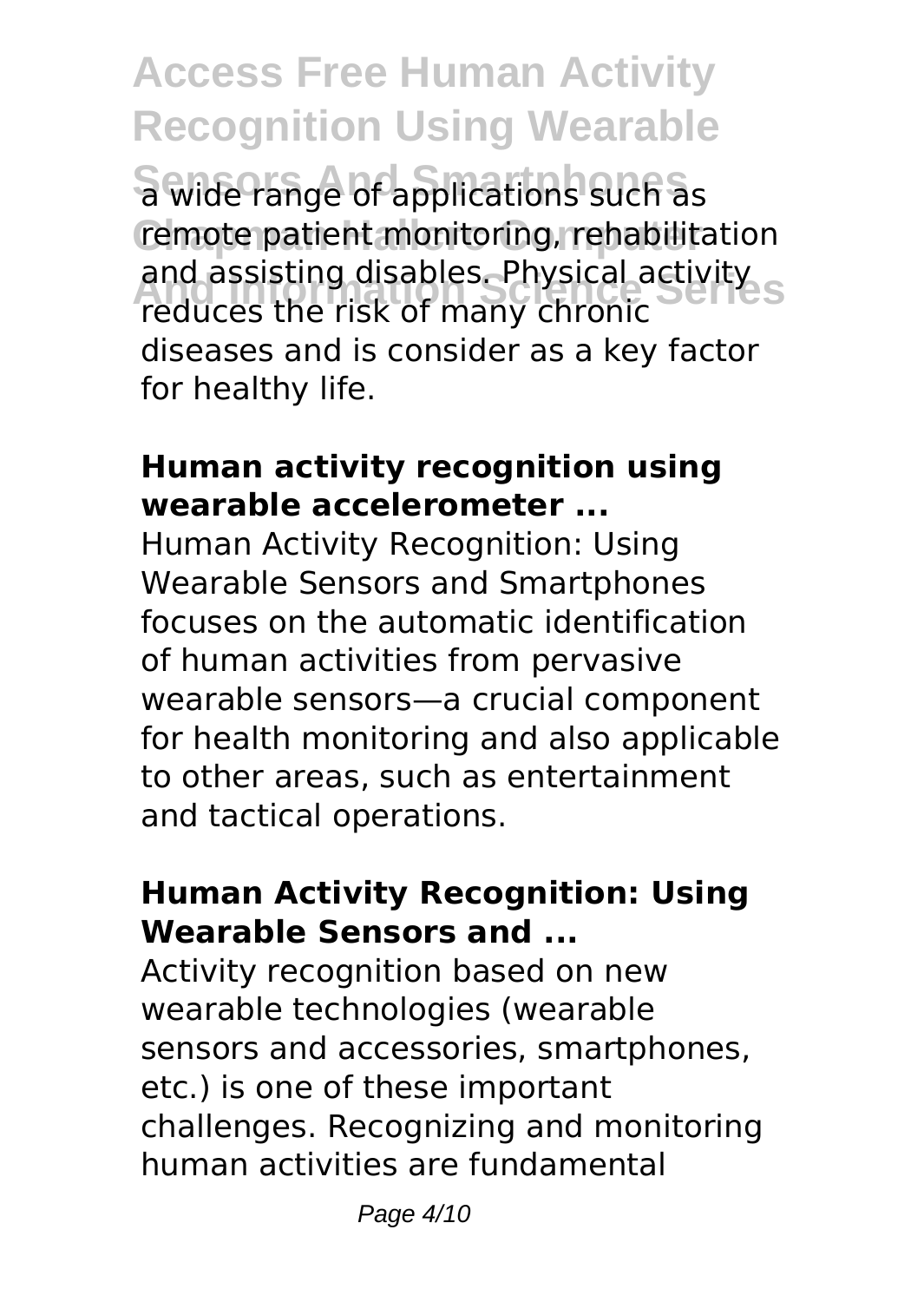**Access Free Human Activity Recognition Using Wearable Sensors And Smartphones** functions to provide healthcare and assistance services to elderly people **And Information Science Series** disabled people, and children. living alone, physically or mentally

## **Physical Human Activity Recognition Using Wearable Sensors**

Human Activity Recognition from Wearable Sensor Data Using Self-Attention Saif Mahmud 1 and M Tanjid Hasan Tonmoy 1 and Kishor Kumar Bhaumik 2 and A K M Mahbubur Rahman 2 and M Ashraful Amin 2 and Mohammad Shoyaib 1 and Muhammad Asif Hossain Khan 1 and Amin Ahsan Ali 2 Abstract. Human Activity Recognition from body-worn sensor

### **Human Activity Recognition from Wearable Sensor Data Using ...**

A Survey on Human Activity Recognition using Wearable Sensors Abstract: Providing accurate and opportune information on people's activities and behaviors is one of the most important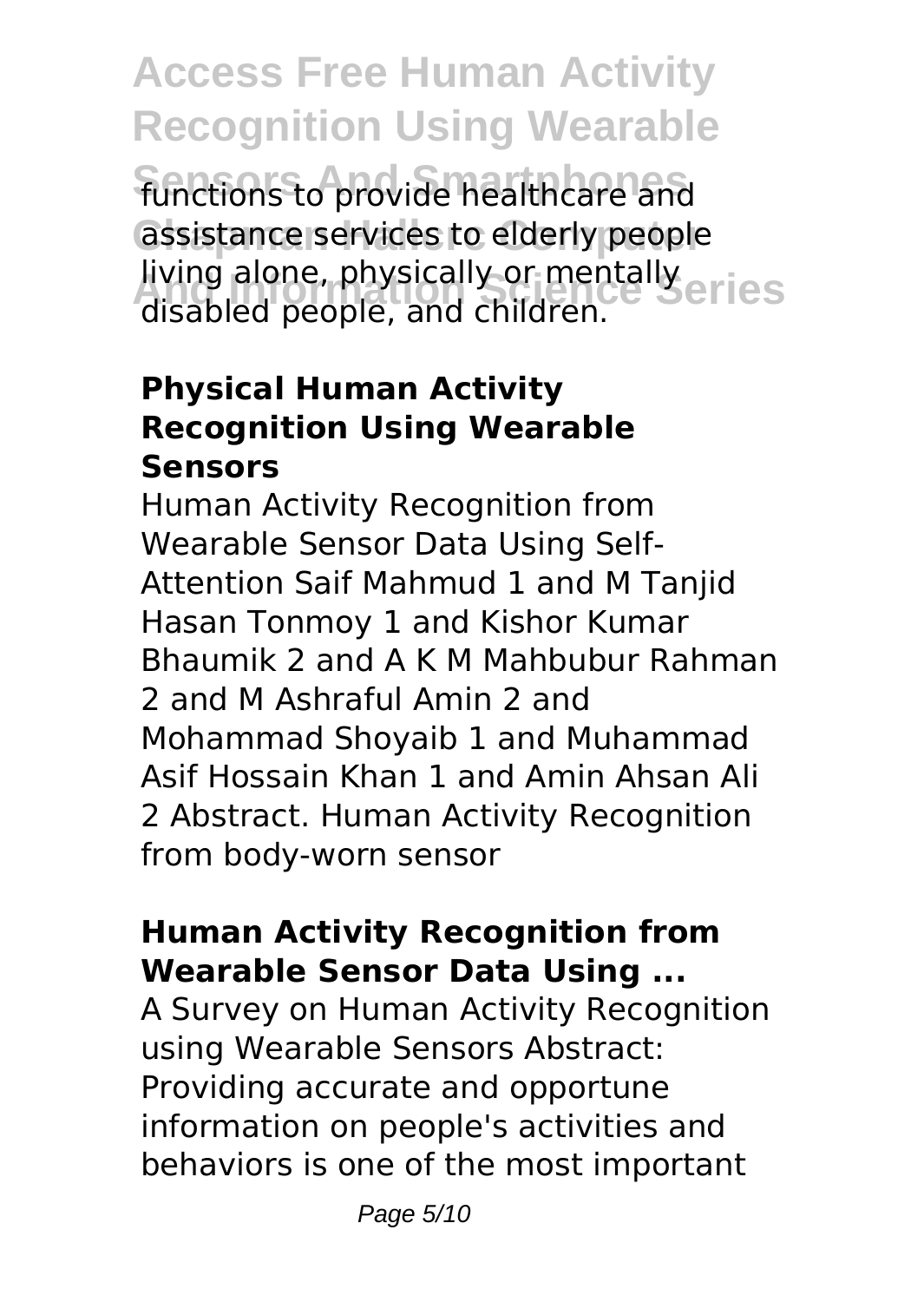**Access Free Human Activity Recognition Using Wearable** tasks in pervasive computing. nes Innumerable applications can beter visualized, for instance, in medical,<br>cecurity, entertainment, and tactical, ICS security, entertainment, and tactical scenarios.

# **A Survey on Human Activity Recognition using Wearable ...**

It uses Human Activity Recognition from wearable sensors to monitor user activity in order to measure their adherence to prescribed physical activity plans.

# **Wearable Sensor Data Based Human Activity Recognition ...**

Human Activity Recognition (HAR) constitutes one of the most important tasks for wearable and mobile sensing given its implications in human wellbeing and health monitoring.

## **(PDF) Deep Learning Algorithms for Human Activity ...**

This paper presents a review of different classification techniques used to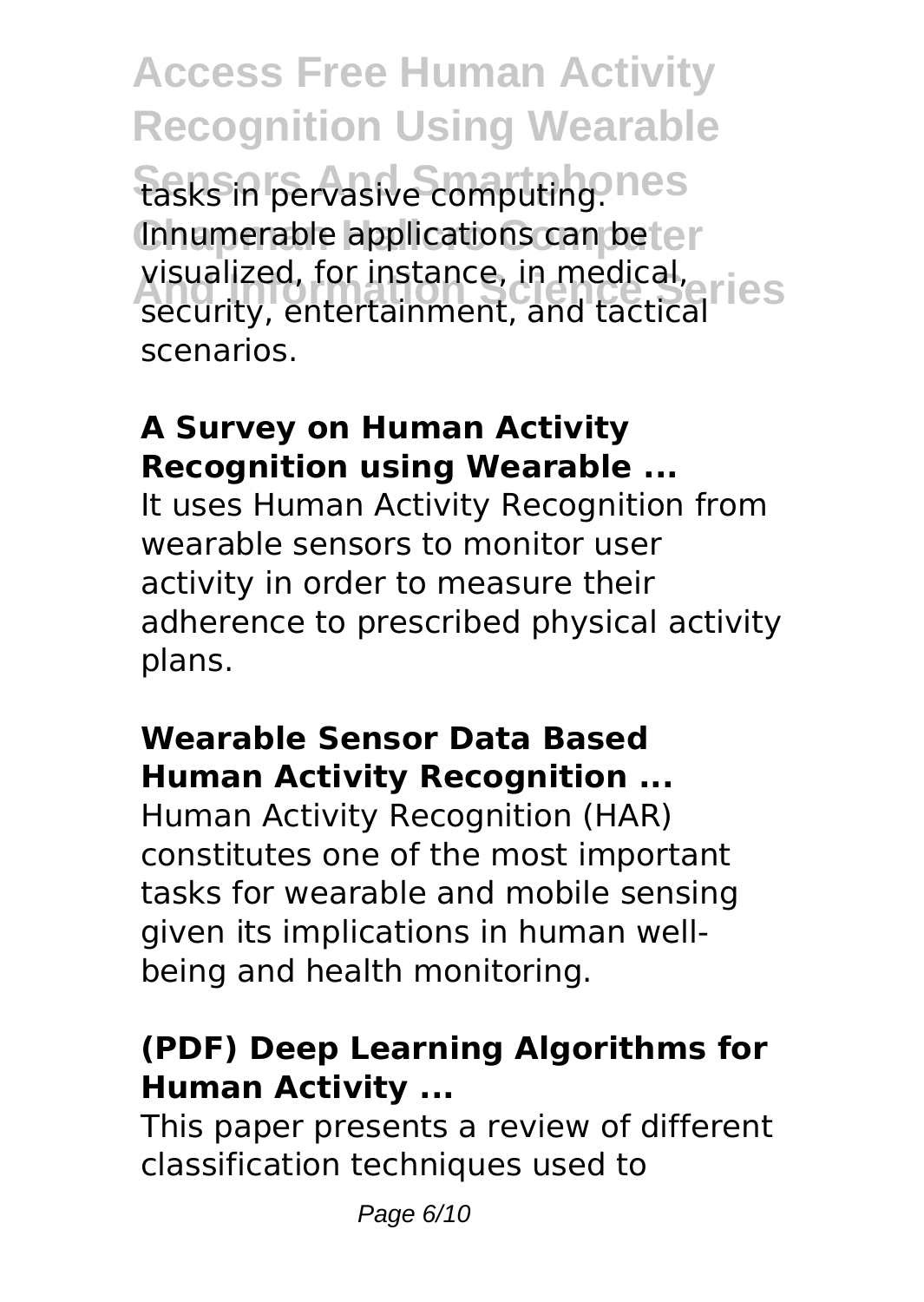**Access Free Human Activity Recognition Using Wearable Fecognize human activities fromes** Wearable inertial sensor data. Three **And Information Science Series** study and were worn by healthy subjects inertial sensor units were used in this at key points of upper/lower body limbs (chest, right thigh and left ankle).

## **Physical Human Activity Recognition Using Wearable Sensors**

— Human Activity Recognition Using Wearable Sensors by Deep Convolutional Neural Networks, 2015. Below is a depiction of the processing of raw sensor data into images, and then from images into an " activity image ," the result of a discrete Fourier transform.

## **Deep Learning Models for Human Activity Recognition**

Human Activity Recognition using Physiological Data from Wearables Created By: Kush Gulati, Annie Hirsch, Noah Lanier, Nathan Warren Human activity recognition (HAR) is a rapidly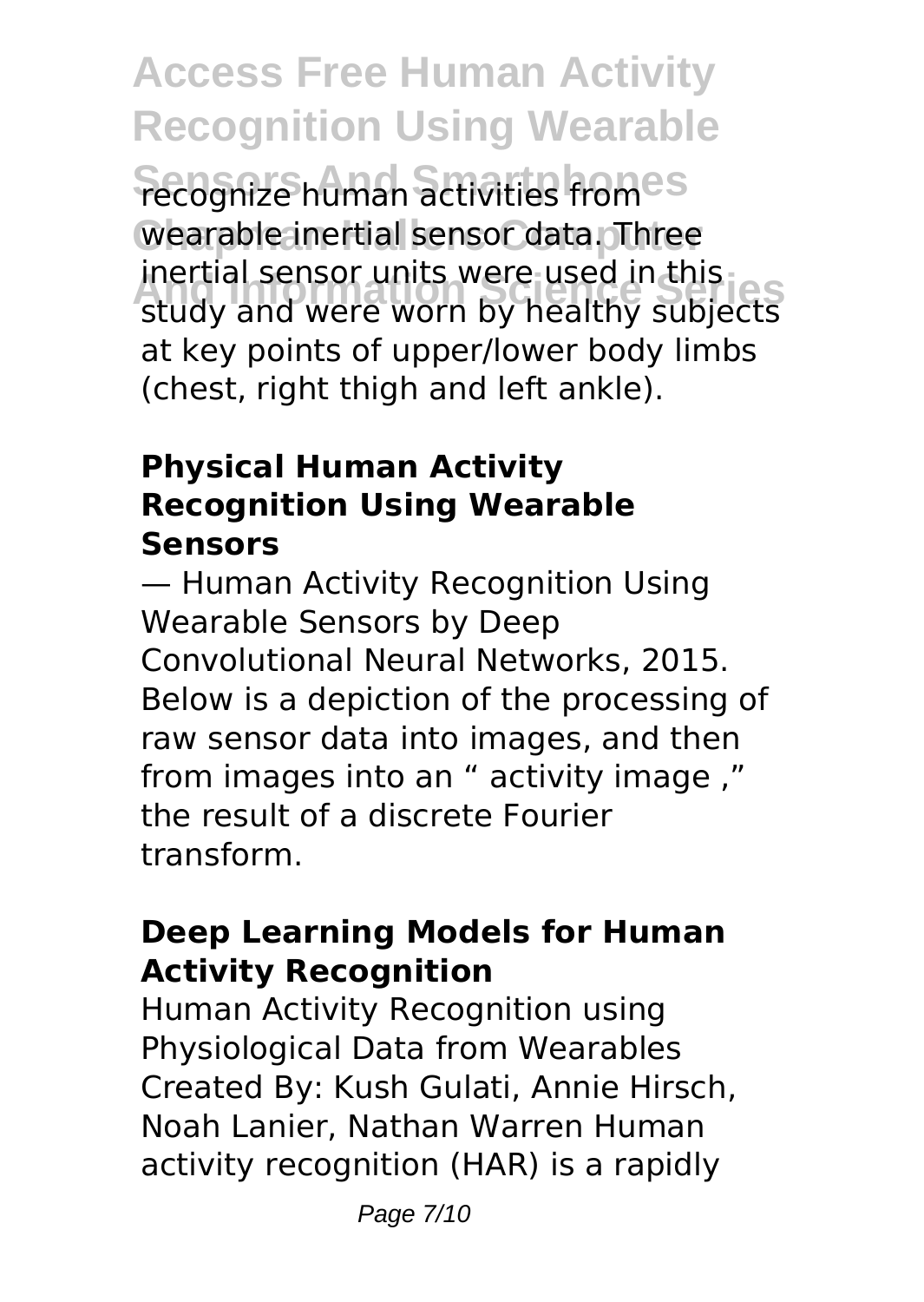**Access Free Human Activity Recognition Using Wearable** expanding field with a variety of<sup>es</sup> applications from biometricmputer **And Information Science Series** based rehabilitation for people suffering authentication to developing homefrom traumatic brain injuries.

## **Multimodal human activity recognition using wrist-worn ...**

Human activity recognition hardware. The case allows the system to be worn on the hip. For the HR tracking, a Microsoft Band performs HR sampling with a built-in PPG sensor. This wearable enables the tracking of other fitnessrelated variables such as sweating, arm movement and step counting, among others.

## **Physical Workload Tracking Using Human Activity ...**

Wearable Computing, Activity Recognition, Deep Convolu-tional Neural Networks, Activity Image. 1. INTRODUCTION Human physical activity is de ned by bodily states such as walking and standing, the recognition of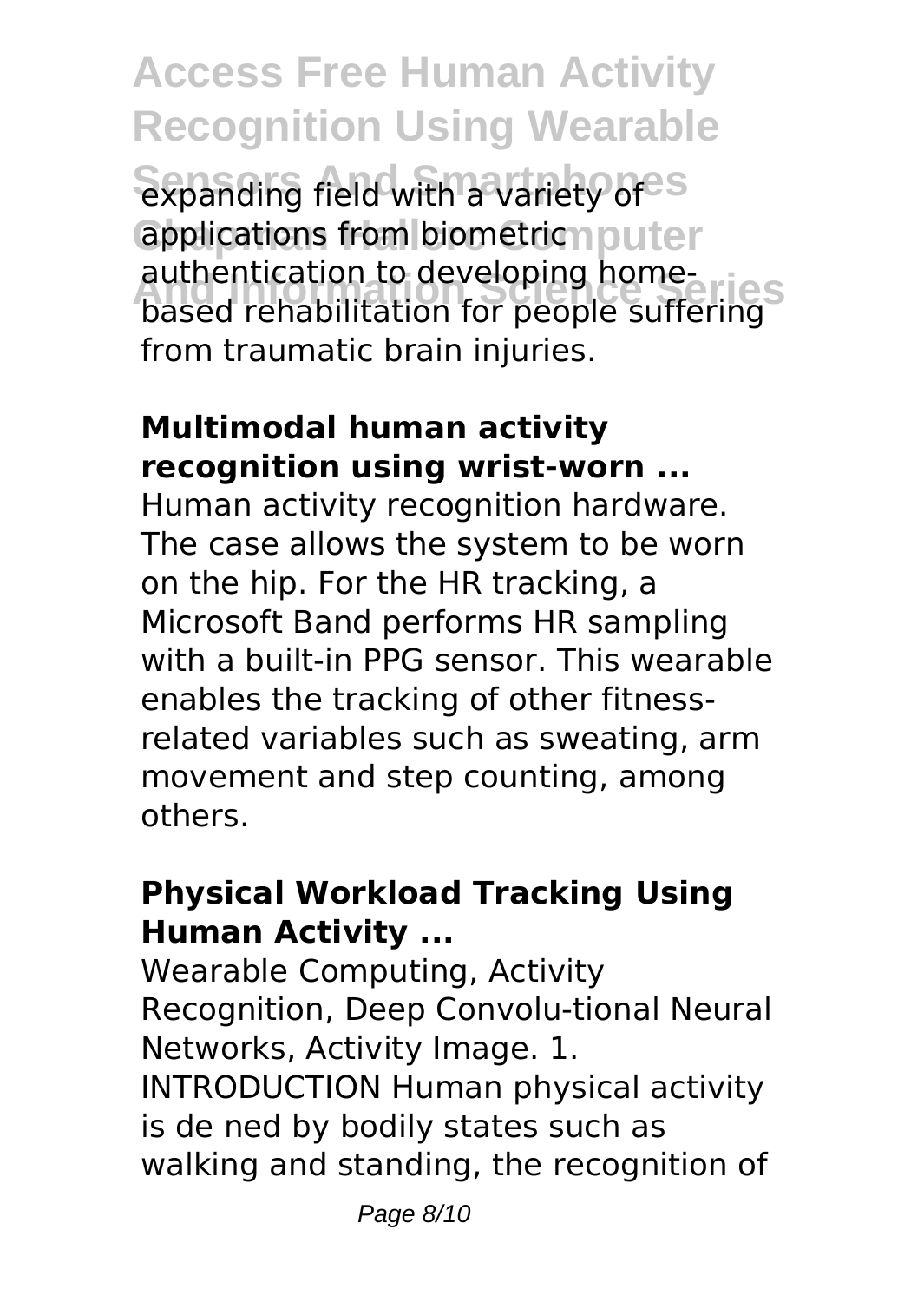**Access Free Human Activity Recognition Using Wearable Which can be ap-plied to manynes** application elds such as human-ter **And Information Science Series** [1][2]. Especially, activity recognicomputer in-teraction and surveillance

### **Human Activity Recognition using Wearable Sensors by Deep ...**

This article proposed a web-based framework for human physical activity recognition that integrates wearable sensors, smartphones, and processing with a recognition server. The smartphone collects data from wearable sensors using Bluetooth and transfers it to the server using HTTP.

### **Wearable Internet-of-Things platform for human activity ...**

Human Activity Recognition using Wearable Devices Sensor Data Zhongyan Wu zhowu@stanford.edu Shutong Zhang zhangst@stanford.edu Chenying Zhang czhang3@stanford.edu Abstract Wearable devices are getting increasingly popular nowa-days as the technology products become smaller,